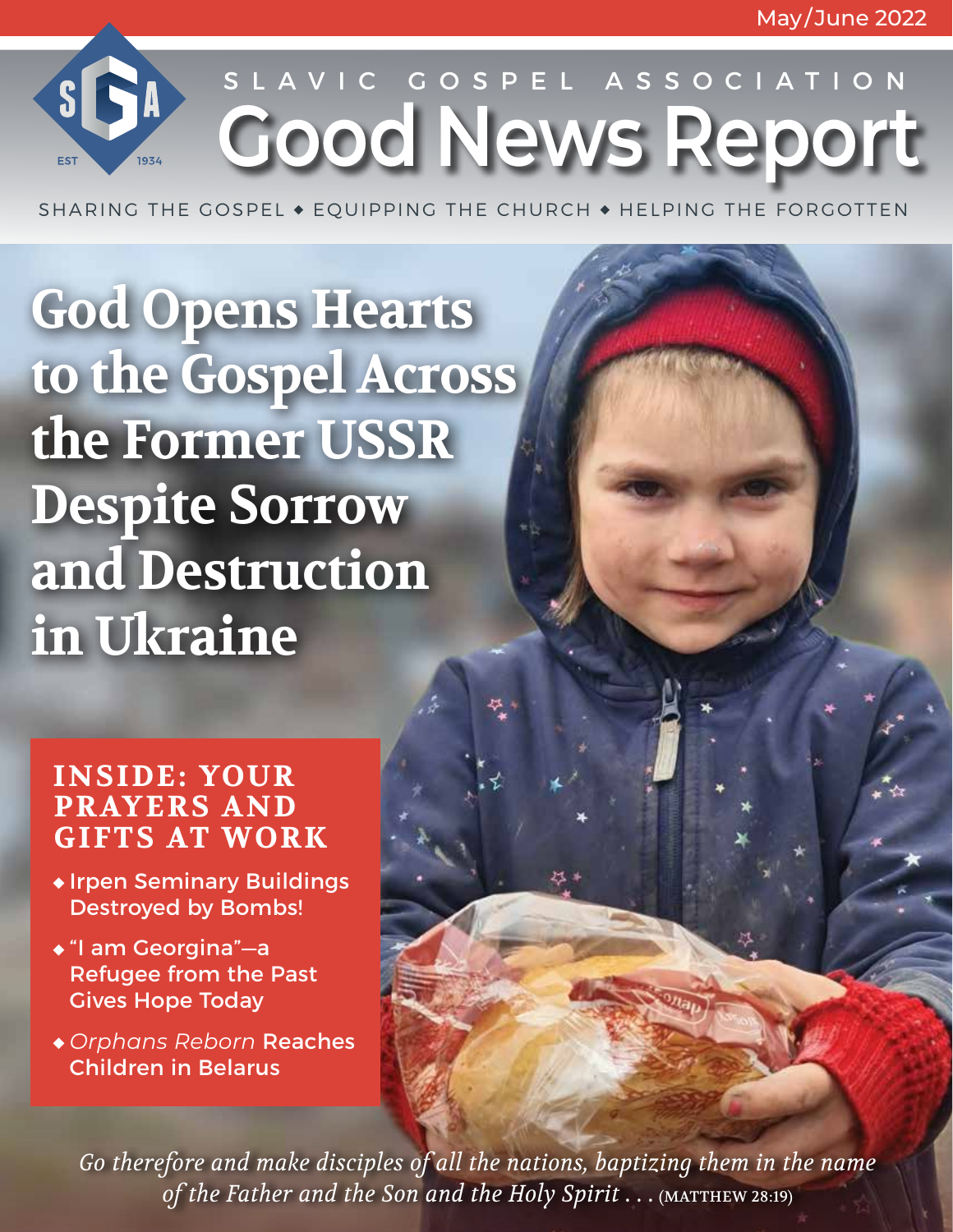Many years ago in the Ukrainian city of<br>Zaporozhye, there was a knock on the door at the home of a man named Gavril Brinza. At the time, he was a deacon in the local Baptist church, and who among other things conducted a ministry to families who lost their husbands and fathers to



persecution of Christians by the communists.

That night, the KGB informed him that he was to be arrested for the crime of sedition, which meant crimes against the state. He then kissed his family goodbye, grabbed the packed bag that sat at the door for a time such as this, and then he was taken away. Gavril was convicted,

sentenced to death, and put on a train to Siberia. On

the way, many of the prisoners died from either starvation or exposure, and when he arrived at the camp, he was held in a room with other condemned prisoners. Every night the door would open, a flashlight was turned on, and the person upon whom the light fell was taken out and shot. Finally, the light fell upon Gavril, and as he was led across the yard praying for strength, the warden stepped out of his office and asked who was being executed. "This is Brinza," the guard said, "and he is a Baptist." The warden then replied, "My mother is a Baptist, commute his sentence."

Gavril was one of those who escaped death. Sadly, so many Christians were executed over the years simply for naming the name of Jesus as their Lord and Savior. **Who could have foreseen what would happen decades later in 1991, when Gavril** 

**Brinza, his son Alexei, and other Ukrainian Baptist leaders began a new Bible school in the Kiev suburb of Irpen.**  This school became Irpen Biblical Seminary, which SGA has been privileged



inception. It was a

*miraculous development* in

the aftermath of the

equally miraculous fall of communism, and Gavril's miraculous deliverance from execution years before.

Gavril's son Alexei was chosen to head Irpen Biblical Seminary. **They developed a wonderful strategy for the recruitment and selection of students.** Local church leaders would identify members whose faithful and fruitful ministries had demonstrated spiritual giftedness and evidence of our Lord's calling upon their lives. The main spiritual qualification would be having an already good command of Scripture, and above all, consistency with Isaiah 66:2 which reads . . . *But to this one I will look, to him who is humble and contrite of spirit, and who trembles at My Word."* 

The process began with 57 candidates who needed to be screened down to the best suited 25 men to meet budget requirements. But during the course of examination, a crisis emerged. All 57 men qualified for training! When hearing this, former SGA president Bob Provost, who agreed to raise the funds for the new school, simply laughed and said, "I didn't know where the funds would come for the 25 men let alone 57. We need to trust God for these resources." And God indeed provided. A radio appearance by Bob on Dr. John MacArthur's *Grace to You* radio program attracted the attention of a Christian trucking company owner, who then



committed to supporting the school each month. That step of faith led to the wonderful development and growth of the school in subsequent years. **Over the past 25 years, Irpen has graduated 2,500 men and women, with a student enrollment this year of 830. More than 95% of the graduates are still in full time ministry.** 

#### **The Heartbreak and Horror of War Comes to Irpen**

On February 24, 2022, the world was stunned when Russian forces invaded Ukraine. Fighting and aerial bombardment was constant, and on Sunday, March 16th, bombs finally fell on the Irpen Seminary building, destroying it and bringing all the Bible training activity to a halt. At the time of the bombing, the building was being used as an aid station for the citizens of Ukraine that had lost their homes due to the fighting. One hundred people were in the basement that served as a bomb shelter—*and not one was severely injured.*  **I know that God is in control of all of this.**  Our Lord spared the life of Gavril, blessed the ministry of his son Alexei, and continues to bless the school through the leadership of Alexei's son-in-law, Dr. Igor Yaremchuk, academic dean Benjamin Brinza, and many others. A significant number of the pastors we are equipping now with food and humanitarian aid are graduates of the seminary, and as a result many people are coming to faith in Christ as they minister in both word and deed. **Lord willing, we will rebuild Irpen Biblical Seminary as Christ continues to build His church in Ukraine during times of both peace and conflict.** I count it a privilege to serve these wonderful churches and training institutions such as this, knowing that these churches are being built upon a foundation of great sacrifice, persecution, and the blood of the martyrs!  $\triangleleft$ Irpen Biblical Seminary before and after the bombing attack.

# **God Will Have the Last Word! The Future of Irpen Biblical Seminary After the Destruction of War**

#### **By Michael Johnson, SGA President**

*\_\_\_\_\_\_\_\_\_\_\_\_\_\_\_\_*



*"I know that God is in control of all of this. Lord willing, we will rebuild Irpen Biblical Seminary . . ."*

*\_\_\_\_\_\_\_\_\_\_\_\_\_\_\_\_*

Alexei Brinza

Gavril Brinza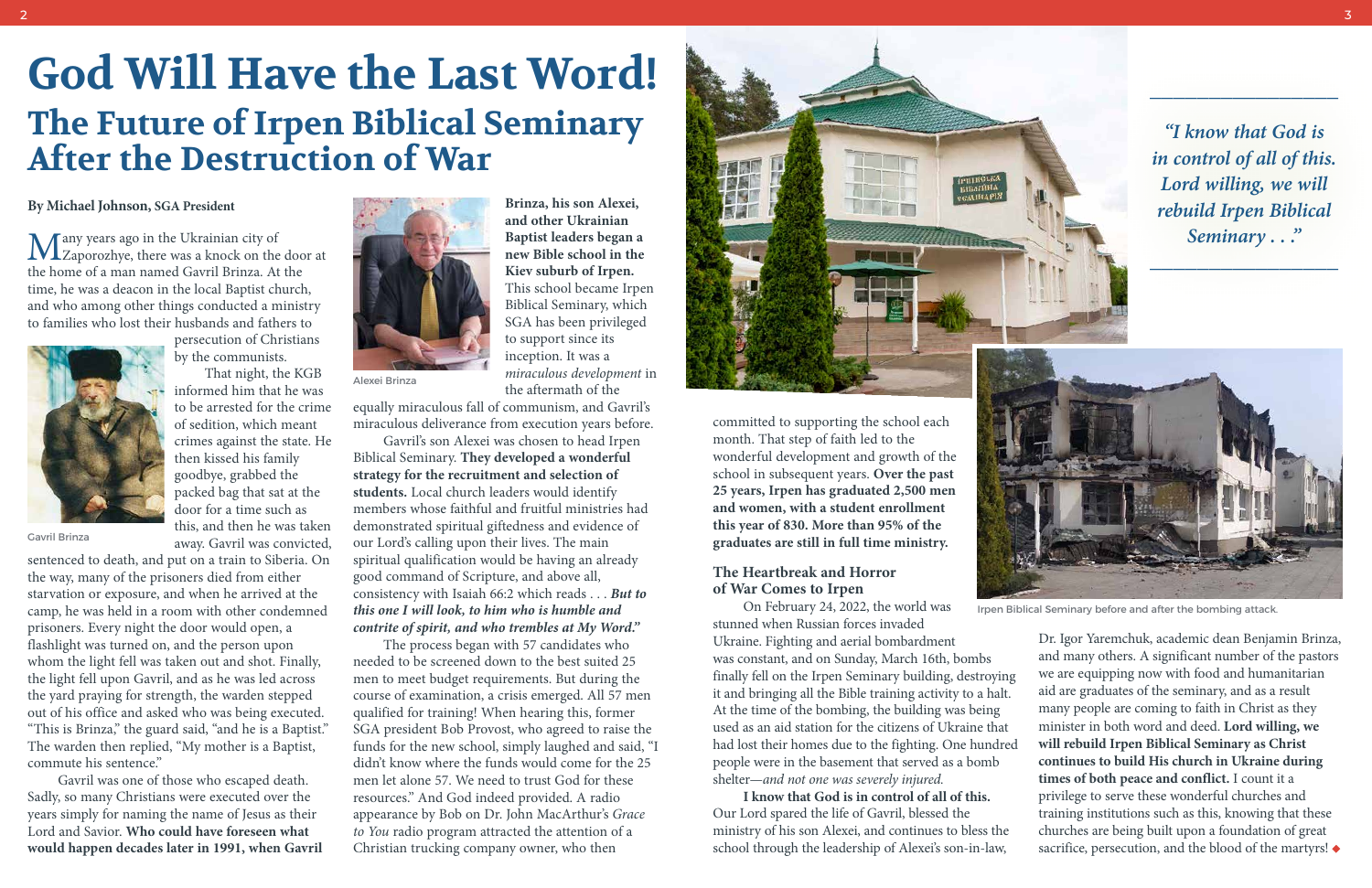It was July 1950—five years after the end of World<br>War II, that I sailed to Europe as a missionary. War II, that I sailed to Europe as a missionary.

My mission field? The numerous Russianspeaking refugees that now found themselves living in Displaced Persons (DP) camps. I traveled together with my father, SGA founder Peter Deyneka. We landed in Southampton, England. We then went on to London, then to Brussels, Belgium, to attend the large Youth for Christ Congress that was held in Brussels that year.

My father had been in touch with a Russian minister who had been working with Russian immigrants and refugees in Belgium. I was glad to go with Mr. and Mrs. Urban to a Sunday afternoon Russian meeting he held at the Displaced Persons Camp outside of Brussels. **These DP camps had been set up across Europe in the aftermath of the war, with thousands of displaced refugees being sheltered in them.** There I was asked to give my testimony. Many refugees attended, and most of them were nonbelievers. They listened intently as I simply gave my testimony of being saved at age nine, and now having hope in the Lord for my future.

When the service ended, people thanked me. Some refugees accompanied us to the car. I especially noticed one family. **There was a young girl about the age of 10 with them.** Eventually she came over to me rather shyly. I quickly welcomed her, and we began to converse freely in Russian. It wasn't long before she told me she liked my speech. She went on to say that I was the very first young Christian girl she had ever seen, and I was the first one who ever spoke so openly about Jesus (I was 22 years of age at that time).

I thank the Lord for giving me the privilege of telling refugees of Christ our Savior who died for our salvation. What a joy it is to serve our Lord!  $\blacklozenge$ 

**My young friend asked me many questions about God and about having a relationship with Jesus.** It seemed that she was under the impression that only older people could know God—one had to be elderly to repent and be saved. I carefully explained that the way of salvation is open for all ages. She started to cry and stopped walking. Looking up to me, she asked me if she could receive Jesus right NOW? **I was quick to say yes, and soon we were standing there praying and both crying.** When we finished, she thanked me for praying for her. I hugged her and knew that the angels were rejoicing.

From Belgium, my father and I went on to Germany. Joined by two other SGA missionaries, there our team began several weeks of gospel services in scattered DP camps located in Augsburg, Stuttgart, Frankfort, and other cities. **Everywhere, Russianspeaking refugees responded to the Gospel!** After my father returned to the US, I stayed in Frankfurt, Germany. There, along with SGA missionary Roz Leonovich, we held regular services mainly with the women and children at two different DP camps.

One day, at the back of the hall where we held the meetings, a man stopped us. **Could we please tell him where he could buy the book from which we were giving the lessons? He had never seen a Bible before, and his heart was touched with its message.**  He tried to kiss our hands when we brought him a Russian Bible! We also spent several weeks ministering with refugee children and women at a DP camp near Vienna, Austria, as well as several weeks with Russian-speaking youth in France. The Lord blessed during several visits to the large DP camp in Trieste, Italy, where thousands of refugees were waiting for visas to other countries.

Several years later, I attended some Russian meetings in New Jersey. A lovely young lady came to me with a smile. **"I am Georgina" she told me.** Georgina was the young girl that I had prayed with in Belgium. She shared that her family finally got a visa to immigrate to the USA. Now she was so grateful to have Jesus in her heart.

On February 27, SGA senior missionary Stella Jarema Kapitaniuk went to be with the Lord at the age of 93 after a long battle with cancer. While we grieve with her family, we also rejoice in knowing that Stella is now safe in glory with Christ after a lifetime of service to His kingdom.

**Stella was a native of Smoky Lake in the Canadian province of Alberta.** Her father had immigrated from Ukraine and eventually ended up in Alberta where he established a

farm and raised his family. Stella was the seventh of 10 children. **When she was 15, SGA missionaries had been sent by SGA founder Peter Deyneka to the Smoky Lake region to spend the summer and share the Gospel, and Peter himself had preached there.**  Stella trusted in Christ as her Savior, and later graduated from Prairie Bible Institute in 1952 majoring in Bible and Music. A short time later, she was invited to join the SGA family as a missionary.

Stella worked at the SGA office in Chicago for a while, traveling with Peter and Vera Deyneka and engaging in music ministry as a vocal soloist. **Eventually, her ministry took her to South America to minister in music through SGA and shortwave radio station HCJB, which beamed the Gospel and Christian music behind the Iron Curtain.** Ruth Deyneka Erdel, the eldest daughter of our founder, served with Stella there and shared

warm reflections of their time in ministry: *"Stella was involved at HCJB for over 22 years.* 

*Oh, how she sang, in Russian, Ukrainian, English, and Spanish! Truly God used her voice to tell the Gospel story by music. When not singing, her days were filled with work in the Russian office at HCJB, doing all types of secretarial work in connection with correspondence with our Slavic radio listeners. She also participated in our Wednesday Letter radio program, and part of the HCJB Radio Choir. Stella never said no. She always joyfully looked forward, always praying and leaning on Christ for strength."*

Stella had never married, and after her retirement, she once again encountered a fellow SGA missionary whom she had met when they were both young in Alberta—Bill Kapitaniuk. Bill's wife Sophie had gone to be with the Lord after a long illness, and after reconnecting with Stella after many years, they were married in 2010, settling back in Smoky Lake.

Please join the SGA family in prayer for Bill, along with the Kapitaniuk and Jarema families, during this difficult time. Also join us in great thanksgiving for Stella's many years of faithful service to Christ.

## **"I am Georgina"** *SGA's History of Helping Refugees . . . in Jesus' Name*

#### **By Ruth Deyneka Erdel**

Editor's Note: *The following story by Ruth Deyneka Erdel, daughter of SGA founder Peter Deyneka, is a wonderful account showing SGA's decades-long legacy of helping war refugees in the name of Jesus, and sharing the Gospel with them. May you be blessed and encouraged as you read!*

# **She Sent the Gospel Behind the Iron Curtain . . . and Didn't Stop There**

## *The Amazing Impact of SGA Missionary Stella Jarema Kapitaniuk*



Stella, third from left,, Ruth Erdel, second from right in back row, and the team at HCJB.



Stella and Beill Kapitaniuk.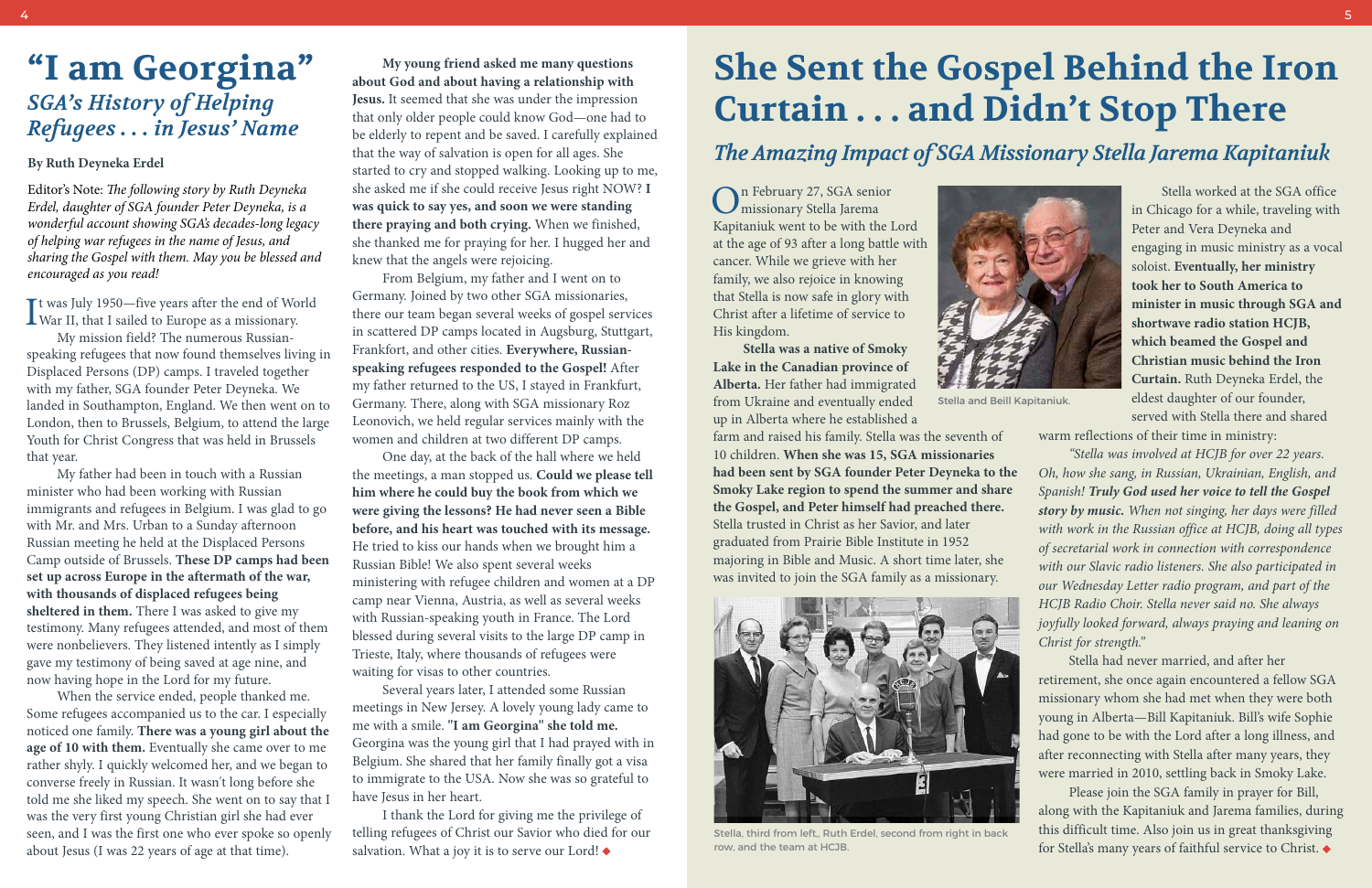With the tragic war between Ukraine in Russia, there are so many questions about what the future holds for both countries, the former Soviet Union as a whole, and for long-term impacts around the world. While we cannot answer those questions, we know that should the Lord tarry in His coming, our role at SGA will be what it has been since 1934—to serve the faithful churches that Christ is building as they proclaim the Gospel to their people.



Your fervent prayers and faithful giving help us do that in so many ways. **You help provide Bibles and Christian literature, doctrinally sound Bible training, food, clothing, and other items as part of Compassion Ministry, children's outreaches, summer camps, and so much more.** Please pray about how you can help today!

## HOW YOU CAN HELP AT A CRITICAL TIME

While the war in Ukraine has been going on for several months now, economists say that the economic and political ramifications of the conflict

are still taking shape. A recent panel discussion at the Virginia Governor's Conference on Agricultural Trade focused on potential impacts, according to a report filed with the Emporia Independent Messenger. **Russia and Ukraine are two of the world's largest grain producers, and grow nearly** 

### **Peace be with you, dear friends! Please accept our cordial greetings**

**one-third of the world's wheat supply.** The American Farm Bureau Federation's Veronica Nigh explained that the bulk of Russia's military activity is taking place in Ukraine's most agricultural regions, and is halting production. As a result, national corn

production is expected to decrease by **37 percent,** and wheat is projected to drop **40 percent** from 2021. World conflicts nearly always cause market



impacts, and this is no different. American farmers can be impacted by rising fertilizer costs, and Russia is the world's largest exporter of nitrogen—as well as the third largest exporter of phosphate and potassium. **The impacts on the world food supply overall remain to be seen, and with the number of needy** 

**people growing due to the war's impacts, any resulting food shortages are of significant concern.**  Please join us in praying for peace, and that SGA's efforts to help churches respond to the needy in their regions will not be hindered.



## **Ukraine War Has Global Agricultural Impacts**

On February 11 and 25, we had blessed meetings with our friends from the orphanage in a nearby town. Despite the difficulties connected with

the COVID-19 pandemic at the beginning when all the institutions were closed for quarantine, the doors were always open to us, thanks to the good work we do. On our last visit, the border guards stopped us at the entry to the city and asked where we were going. **When they saw the gifts in the trunk of our car and heard we were going to an orphanage, they let us through.** This particular orphanage is near the border zone with Ukraine, so there are checkpoints.

The themes of our meetings with the children were David and

Jonathan, and Solomon, the wisest man on earth. The lessons the children learned were—if God has made you a leader, be obedient to Him. Pride goes before a fall. And the second lesson, from Solomon's example, is that it is impossible to please all men and God. Making pleasing people our highest priority compromises our walk before God. **Before and after the lesson, we had a quiz to review what we had learned, played simple games, and sang songs.** 

On the eve of the Christmas and New Year holidays, the orphanage management asked for help to buy materials for homemade crafts. We bought a lot of useful things. We also brought water, fruit, and snacks. **Why do we get water? The groundwater here has a high iron content, which makes it unsuitable for drinking.** That's why we *always* bring water.

We continue to work with children from dysfunctional families in another nearby village. Every Sunday, a minibus brings the children to our meetings. There are nine people in all. They have already started to make friends with the children from our Sunday school. We recently were able to take them to church in an agricultural town, where we held a worship service on our own. The children

> served with verse, singing, and commentary on the songs. Afterward, we had lunch together. The children are excited about these trips and we will continue to do this in the future!

> One boy named Alexander came to us for help because he is very cold in winter. He is 16 years old and is studying construction in a vocational college. **His parents don't help him because his father is in prison and his mother drinks heavily. The whole winter, he wore only torn sneakers.** We bought him winter boots and sneakers for the summer.

Most important, we told him about Christ, that He is the meaning

of life, and encouraged him to go to church for youth meetings.

The Youth Center continues to operate. **At one of the meetings, we discussed the theme: "love is".**  There were a lot of young people and the topic was relevant. Love or infatuation, how to recognize the difference and how to not make a mistake. We also visited the children in yet another village of our district. We gathered our team, bought cakes, pizza, gifts, and made a holiday for them. They were delighted. We told Bible stories about David and Goliath, and the theme was how small things with the fear of God can defeat great things that are without God!

**Friends, thank you for providing a helping hand in our ministry to children. May God bless you!**

## **Your Support Propels** *Orphans Reborn* **in Belarus! [Wonderful Fruit Despite Many Challenges]**

Aid for displaced Ukrainians.

Burnt fields in Ukraine.

### **From the** *Orphans Reborn* **team near Kobrin, Belarus:**



Alexander trying on his new shoes..